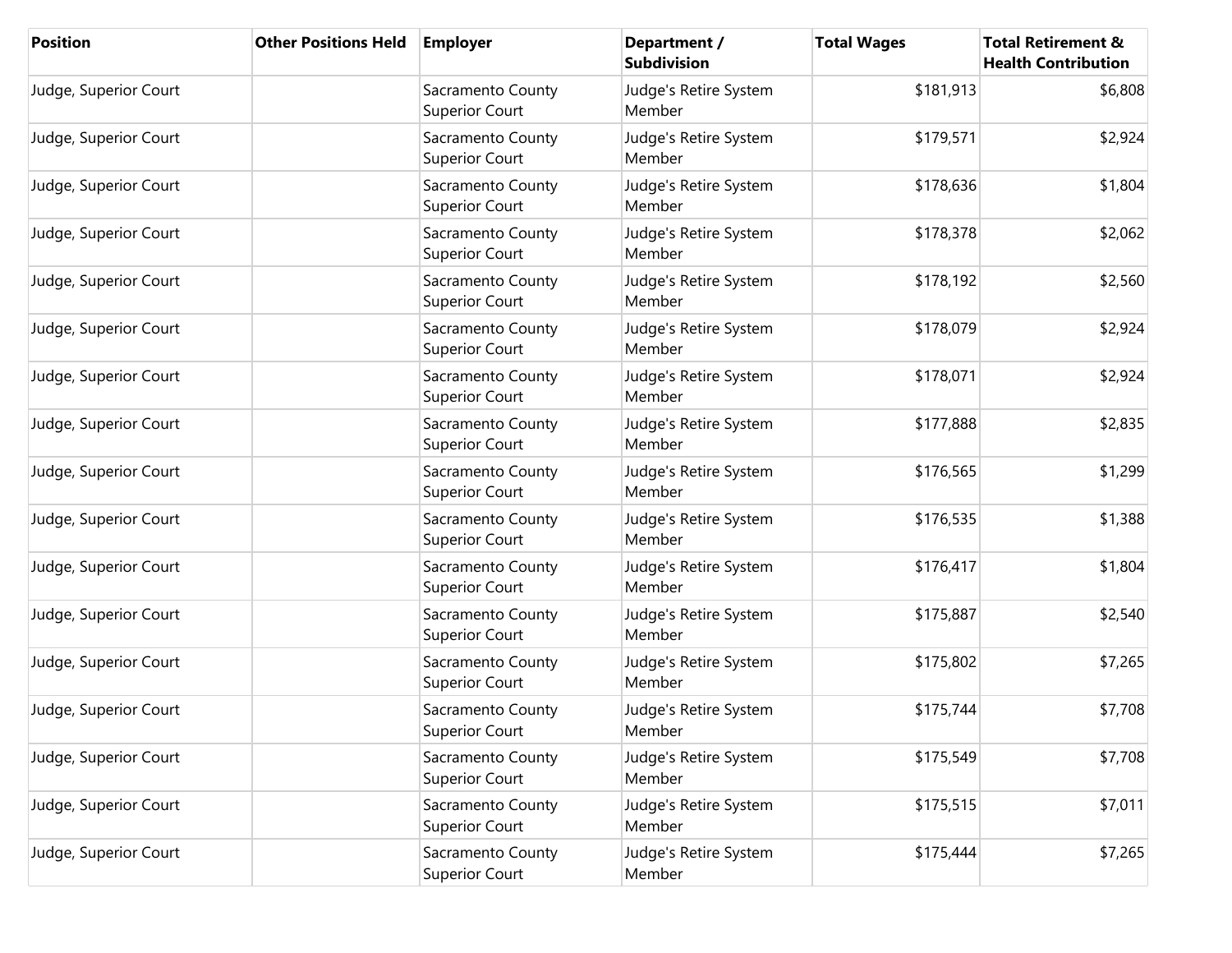| Judge, Superior Court | Sacramento County<br><b>Superior Court</b> | Judge's Retire System<br>Member | \$175,219 | \$13,264 |
|-----------------------|--------------------------------------------|---------------------------------|-----------|----------|
| Judge, Superior Court | Sacramento County<br><b>Superior Court</b> | Judge's Retire System<br>Member | \$174,775 | \$14,020 |
| Judge, Superior Court | Sacramento County<br><b>Superior Court</b> | Judge's Retire System<br>Member | \$174,740 | \$14,020 |
| Judge, Superior Court | Sacramento County<br><b>Superior Court</b> | Judge's Retire System<br>Member | \$174,740 | \$14,020 |
| Judge, Superior Court | Sacramento County<br><b>Superior Court</b> | Judge's Retire System<br>Member | \$174,581 | \$13,120 |
| Judge, Superior Court | Sacramento County<br><b>Superior Court</b> | Judge's Retire System<br>Member | \$174,459 | \$14,020 |
| Judge, Superior Court | Sacramento County<br><b>Superior Court</b> | Judge's Retire System<br>Member | \$174,459 | \$14,020 |
| Judge, Superior Court | Sacramento County<br><b>Superior Court</b> | Judge's Retire System<br>Member | \$174,281 | \$14,020 |
| Judge, Superior Court | Sacramento County<br><b>Superior Court</b> | Judge's Retire System<br>Member | \$174,281 | \$14,020 |
| Judge, Superior Court | Sacramento County<br><b>Superior Court</b> | Judge's Retire System<br>Member | \$174,281 | \$14,020 |
| Judge, Superior Court | Sacramento County<br><b>Superior Court</b> | Judge's Retire System<br>Member | \$174,247 | \$14,020 |
| Judge, Superior Court | Sacramento County<br><b>Superior Court</b> | Judge's Retire System<br>Member | \$174,089 | \$18,200 |
| Judge, Superior Court | Sacramento County<br><b>Superior Court</b> | Judge's Retire System<br>Member | \$174,069 | \$14,020 |
| Judge, Superior Court | Sacramento County<br><b>Superior Court</b> | Judge's Retire System<br>Member | \$174,058 | \$18,200 |
| Judge, Superior Court | Sacramento County<br><b>Superior Court</b> | Judge's Retire System<br>Member | \$173,818 | \$14,384 |
| Judge, Superior Court | Sacramento County<br><b>Superior Court</b> | Judge's Retire System<br>Member | \$173,626 | \$18,111 |
| Judge, Superior Court | Sacramento County<br><b>Superior Court</b> | Judge's Retire System<br>Member | \$173,596 | \$18,200 |
| Judge, Superior Court | Sacramento County<br><b>Superior Court</b> | Judge's Retire System<br>Member | \$173,483 | \$13,901 |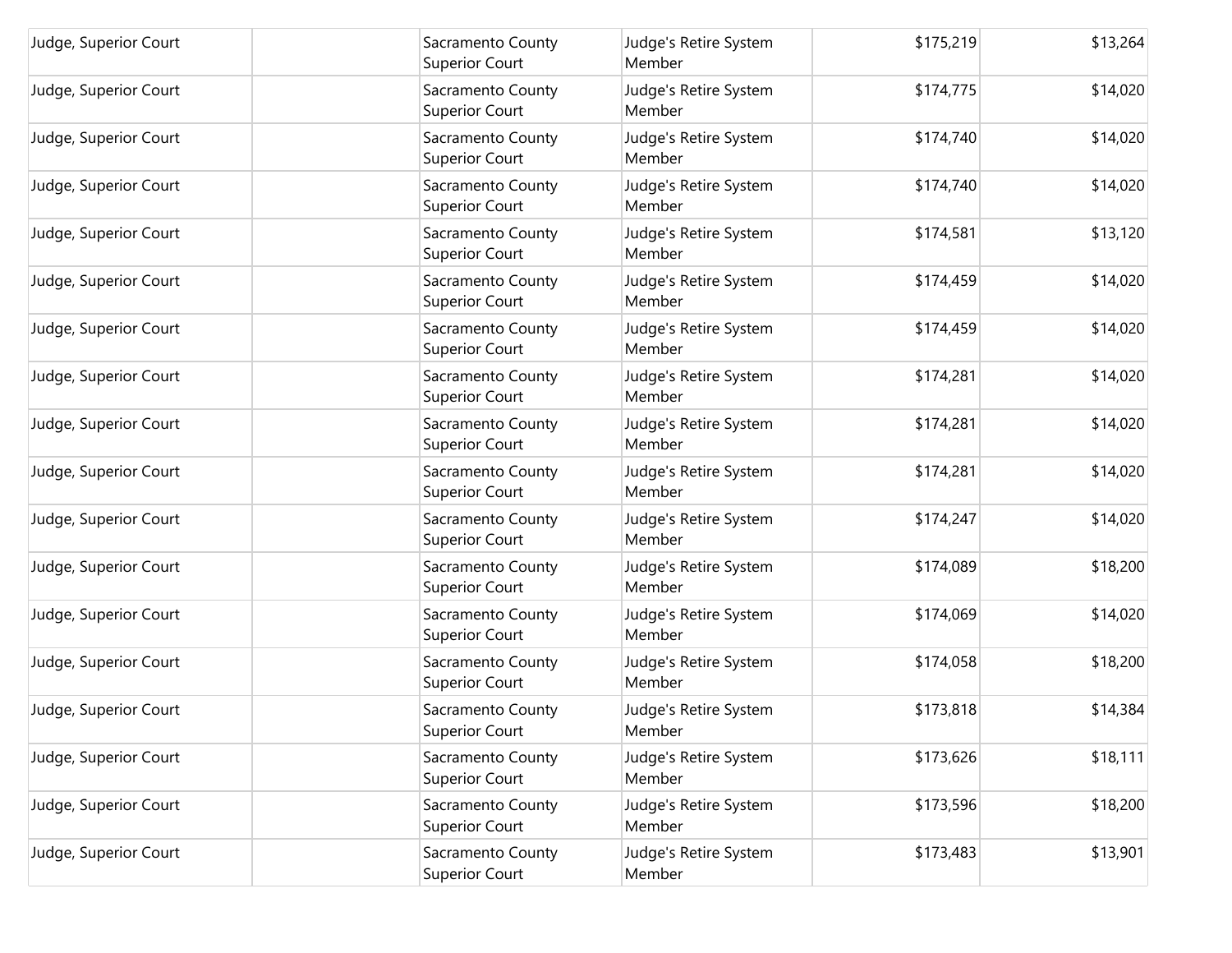| Judge, Superior Court | Sacramento County<br><b>Superior Court</b> | Judge's Retire System<br>Member | \$173,365 | \$18,200 |
|-----------------------|--------------------------------------------|---------------------------------|-----------|----------|
| Judge, Superior Court | Sacramento County<br><b>Superior Court</b> | Judge's Retire System<br>Member | \$173,365 | \$18,200 |
| Judge, Superior Court | Sacramento County<br><b>Superior Court</b> | Judge's Retire System<br>Member | \$173,351 | \$14,020 |
| Judge, Superior Court | Sacramento County<br><b>Superior Court</b> | Judge's Retire System<br>Member | \$173,254 | \$18,200 |
| Judge, Superior Court | Sacramento County<br><b>Superior Court</b> | Judge's Retire System<br>Member | \$173,023 | \$18,200 |
| Judge, Superior Court | Sacramento County<br><b>Superior Court</b> | Judge's Retire System<br>Member | \$172,962 | \$18,200 |
| Judge, Superior Court | Sacramento County<br><b>Superior Court</b> | Judge's Retire System<br>Member | \$172,925 | \$18,200 |
| Judge, Superior Court | Sacramento County<br><b>Superior Court</b> | Judge's Retire System<br>Member | \$172,853 | \$17,426 |
| Judge, Superior Court | Sacramento County<br><b>Superior Court</b> | Judge's Retire System<br>Member | \$172,848 | \$18,200 |
| Judge, Superior Court | Sacramento County<br><b>Superior Court</b> | Judge's Retire System<br>Member | \$172,751 | \$14,020 |
| Judge, Superior Court | Sacramento County<br><b>Superior Court</b> | Judge's Retire System<br>Member | \$172,675 | \$18,111 |
| Judge, Superior Court | Sacramento County<br><b>Superior Court</b> | Judge's Retire System<br>Member | \$172,583 | \$18,200 |
| Judge, Superior Court | Sacramento County<br><b>Superior Court</b> | Judge's Retire System<br>Member | \$172,450 | \$14,656 |
| Judge, Superior Court | Sacramento County<br><b>Superior Court</b> | Judge's Retire System<br>Member | \$172,432 | \$18,200 |
| Judge, Superior Court | Sacramento County<br><b>Superior Court</b> | Judge's Retire System<br>Member | \$172,432 | \$18,200 |
| Judge, Superior Court | Sacramento County<br><b>Superior Court</b> | Judge's Retire System<br>Member | \$172,416 | \$14,020 |
| Judge, Superior Court | Sacramento County<br><b>Superior Court</b> | Judge's Retire System<br>Member | \$172,416 | \$14,020 |
| Judge, Superior Court | Sacramento County<br><b>Superior Court</b> | Judge's Retire System<br>Member | \$172,155 | \$2,451  |